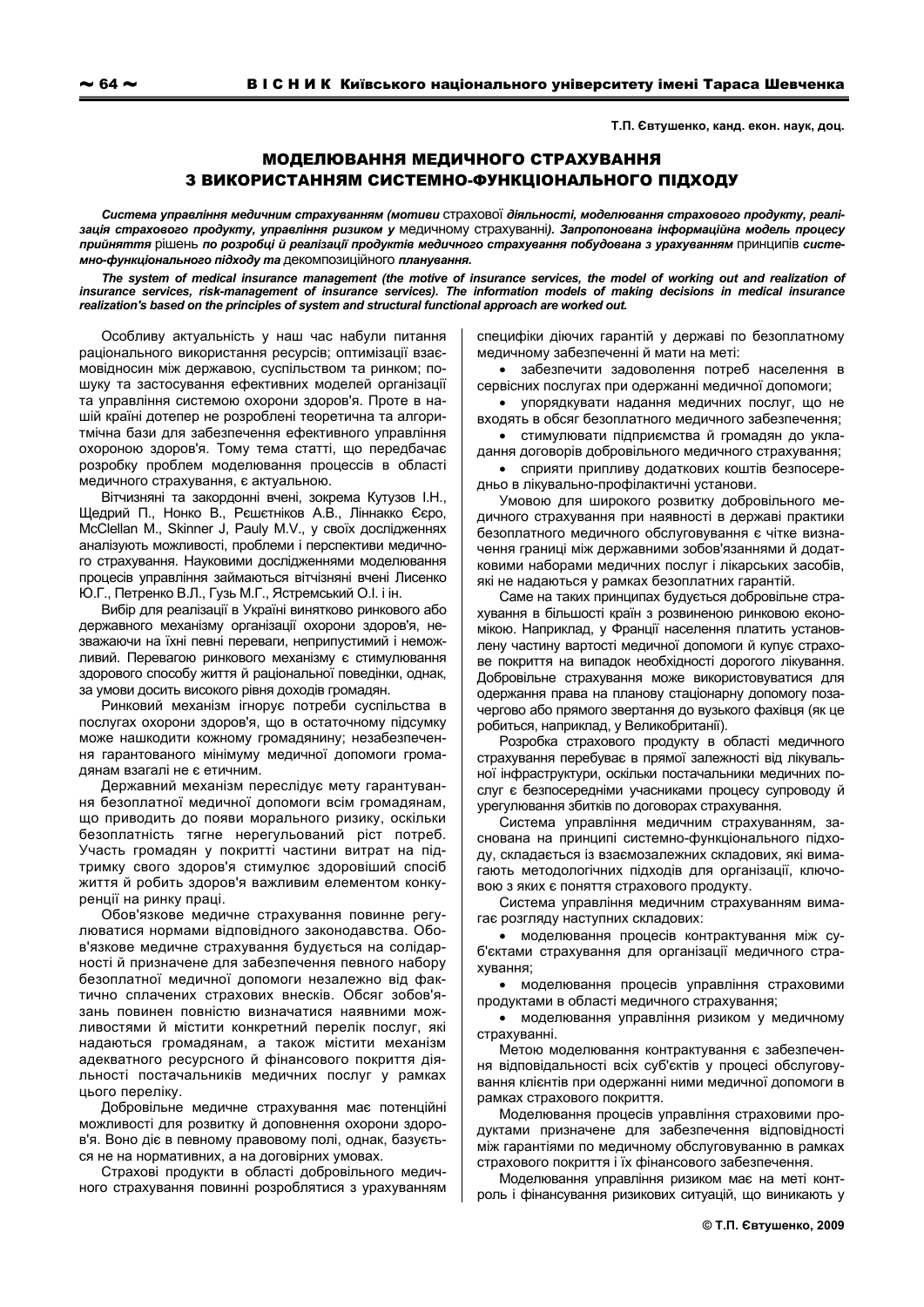процесі супроводу страхових продуктів, для забезпечення ефективності медичного страхування. Застосування страхової моделі для організації й фінансування охорони здоров'я дозволить створити ефективний механізм функціонування. що передбачає: оптимізацію фінансової взаємодії суб'єктів системи; розширення прав суб'єктів держави, регіонів і населення; посилення економічної зацікавленості громадян і підприємств у здоровішій життєдіяльності; розвиток охорони здоров'я за якісними показниками; захист прав споживача в області охорони здоров'я.

Умовами, які можуть забезпечити досягнення поставлених завдань, є макроекономічна й політична стабільність; чіткий і відкритий обмін інформацією; правильні стимули при надійній контрактній системі з постачальниками медичних послуг.

Під продуктом медичного страхування розуміють набір медичних і сервісних послуг, а також визначення стану застрахованої особи, при якому він одержує право на такі послуги. Обсяг медичних і сервісних послуг у рамках страхового продукту визначається можливостями населення, страхових компаній, лікувальних установ і держави.

Системно-функціональний підхід до страхування полягає в розгляді процесу й продукту діяльності страхової компанії у вигляді окремих самостійних модулів, об'єднаних у послідовність. Така постановка питання, на думку [1, с.6], дозволяє логічно погодити прогнозування й моделювання, які є взаємодоповнюючими елементами страхового менеджменту: складової процесу прогнозування є розробка прогностичних моделей для вибору найбільш ймовірного варіанта їх зміни; однією із цілей створення моделей діяльності страхових організацій є вивчення можливих змін їх структурних елементів.

Медичне страхування використовує загальну методологію й практику страхової справи, її організаційні принципи, органічно переплітається із системами соціального забезпечення й охорони здоров'я. Практика медичного страхування неможлива без технологічного взаємозв'язку страхових компаній і лікувально-профілактичних установ.

Кожна зі сторін, залучених у процес страхування страховики (вони можуть бути представлені не тільки комерційними структурами, але й, наприклад, лікарняними касами або фондами соціального страхування); страхувальники, які купують страховий захист особисто для себе або третіх осіб; лікувально-профілактичні установи; - має специфічні інтереси, які вимагають взаемного ув'язування. Якість і характеристика страхового медичного покриття повинні давати зрозуміти клієнтам, що воно відповідає й щонайкраще задовольняє їхні потреби. Лікувально-профілактичні установи повинні одержувати адекватну компенсацію за надання медичних послуг застрахованим особам.

Однією із класифікацій медичного страхування є форма його здійснення (добровільна або обов'язкова). Форма страхування накладає вимоги й визначає особливості завдань, які вирішуються на етапах планування й реалізації страхового продукту. Наприклад, у добровільному страхуванні розмір страхового внеску визначає обсяг страхового покриття, а на розмір страхового внеску можуть впливати різні характеристики потенційного клієнта (вік, стать, стан здоров'я). Обов'язкове страхування реалізує принцип соціальної солідарності: від страхових внесків не залежить обсяг гарантованої медичної допомоги, від стану здоров'я не залежить вартість страхування.

Складна проблема прийняття рішень в області страхових продуктів може бути вирішена шляхом розбивки процесу на кілька незалежних, легких для розуміння й розв'язання завдань. Процес прийняття рішень в області страхових продуктів, модель якого представлена на рис. 1 [2, с. 58], побудований на основі структурно-логічного аналізу з урахуванням принципів декомпозиційного планування й абстрагування, що полягає у виділенні істотних аспектів системи та абстрагування від несуттєвих.



Рис. 1. Інформаційна модель прийняття рішень з розробки та реалізації продуктів медичного страхування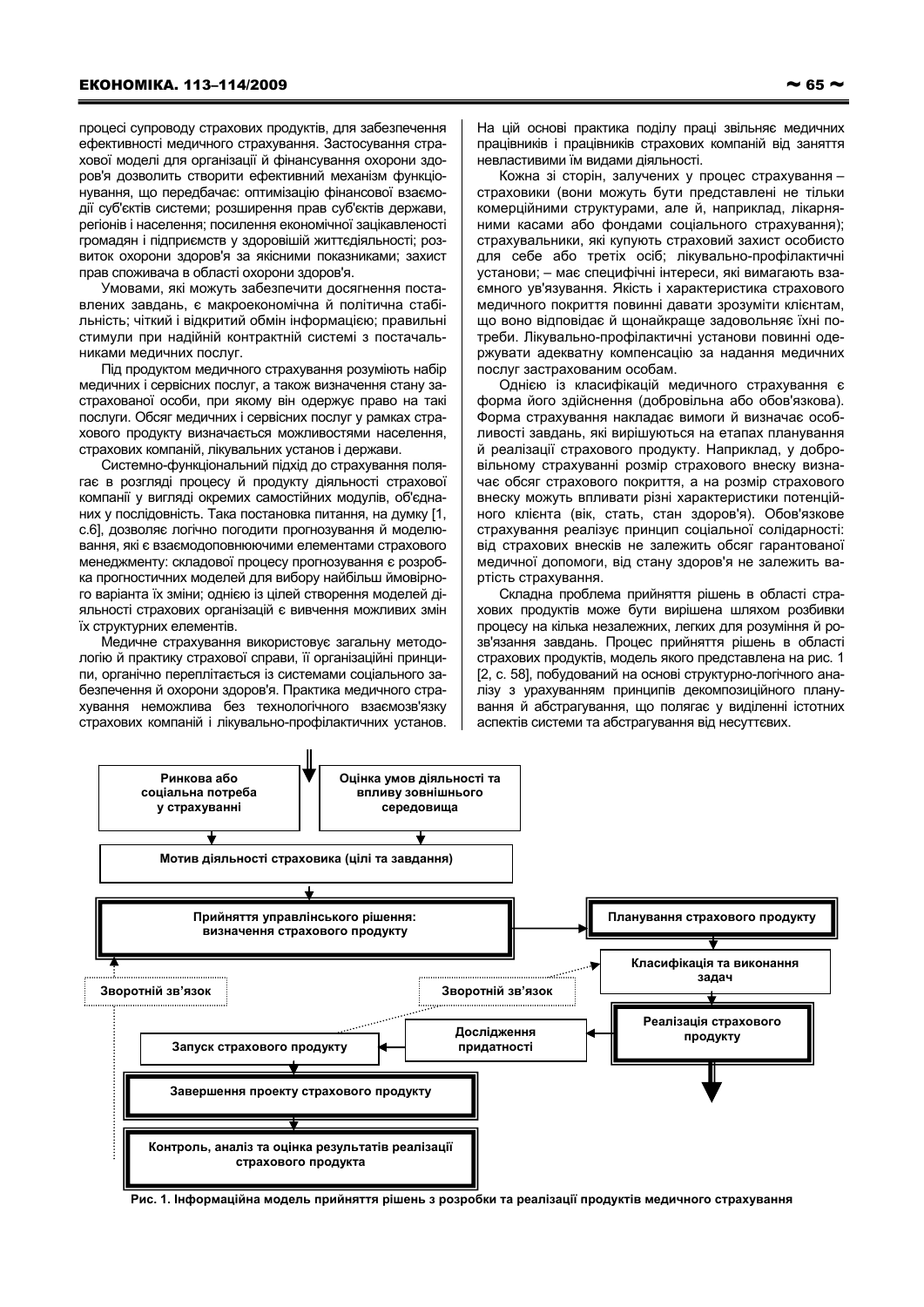розглядатися як обмін сигналами входу-виходу. Ухвалення управлінського рішення про ідентифікацію страхового продукту для подальшого планування й реалізації базується на основі виділення ринкової (або соціальної) потреби в страхуванні в комбінації з аналізом умов, можливостей і знаходить висвітлення в комплексному представленні мотивів діяльності страхової компанії. Після ухвалення рішення про страховий продукт здійснюється його планування шляхом сортування й виконання специфічних завдань.

довищем у рамках розглянутого соціального поля може

Реалізація розробленого страхового продукту починається з дослідження придатності та здійснюваності з точок зору потенційних клієнтів і необхідного ресурсного забезпечення, у результаті чого може знадобитися повернення до етапу планування страхового продукту для його модифікації або, у крайньому випадку, відмови віл проекту.

Запуск страхового продукту включає продаж і супровід договорів страхування в рамках страхового продукту; погодженість, відповідність і гнучкість дій представників страхової компанії на даному етапі будуть визначати успішність страхового продукту.

Контроль, аналіз і оцінка результатів страхових операцій на відповідність поставленим завданням є заключним етапом в єдиному ланцюжку управлінського розв'язку певного страхового продукту.

Для ефективного управління страховим продуктом важливо підтримувати зворотній зв'язок, а для виправлення виявлених недоліків переглядати висновки, зроблені на попередніх етапах прийняття рішень: стежити за задоволеністю застрахованих осіб якістю організації допомоги; управляти ціною продукту. Використовуючи статистичні дані, страхова компанія повинна відстежити тенденції й визначити, чи підходить страховий продукт маркетинговим і внутрішнім потребам ринку (або держави).

Для розвитку страхового продукту рекомендується здійснення моніторингу (розгляд коментарів і пропозицій із приводу медичного страхового продукту; створення бази даних по конкурентних страхових продуктах; підвищення рівня знань про стандарти страхового продукту й державне регулювання діяльності).

Розробка медичного страхового продукту вимагає ретельного аналізу й повинна бути органічним, ретельним і безперервним процесом, у ході якого повинні використовуватися еволюційні умови для зміни самого продукту. Для пов'язування цілей суб'єктів страхування і їх ресурсів використовується програмно - цільовий підхід, що знаходить висвітлення в технології планування й реалізації страхового продукту. Вона містить комплекс заходів, погоджених по виконавцях, ресурсах, строках і спрямованих на розв'язок завдань найбільш ефективними шляхами. У більшості країн миру зі страховою системою охорони здоров'я програмно-цільовий метод є основним у вирішенні проблем охорони здоров'я на всіх рівнях.

Спрощена схема функціонального підходу до планування страхового продукту полягає у виділенні й класифікації потребуючих виконання завдань, які представлені на рис. 2.

## Завдання, які потребують виконання при плануванні страхового продукту:

розробка механізму супроводу договорів страхування;

розробка механізму укладання договорів страхування;  $\bullet$ 

забезпечення збалансованості між ціною та відповідальністю по договору страхування:

врахування життєвого циклу страхового продукту;

управління ризиком в медичному страхуванні.

## Рис. 2. Класифікація завдань, які потребують виконання при плануванні медичного страхового продукту

Механізм супроводу страхового продукту може бути представлений у вигляді наступних компонентів:

1. Ресурсне забезпечення страхового продукту.

2. Порядок дій суб'єктів страхування при страховому випалку.

3. Експертиза наданих послуг застрахованій особі.

Під ресурсним забезпеченням страхового продукту розуміється комплекс засобів, з використанням якого страховик планує виконувати свої зобов'язання перед клієнтами, що включає:

• перелік фармацевтичних установ, які будуть надавати медикаменти та матеріали для лікування застрахованих осіб;

• сервісні організації (диспетчер, асистант і т.п.), які будуть координувати дії суб'єктів страхування при настанні страхових випадків;

• перелік постачальників медичних послуг:

• типові договори про співробітництво й порядок взаєморозрахунків з лікувально-профілактичними, фармацевтичними, сервісними установами.

Однією із проблем забезпечення виконання зобов'язань перед застрахованими особами можуть бути труднощі при територіальній реалізації, особливо для добровільного страхування. Найпростіші варіанти медичного страхування припускають надання медичної допомоги в медичних установах, які, як правило, розташовуються в місці постійного проживання застрахованого особи. Територіально обмежений режим страхового продукту створює серйозні незручності клієнтам, особливо коли доводиться залишати місце постійного проживання на досить тривалий строк, наприклад, при службових відрядженнях, поїздках на відпочинок і санаторно-курортне лікування. Відсутність екстериторіальності договорів страхування, або неможливість одержання медичної допомоги належної якості поза місцем постійного проживання (роботи), завдає шкоди якості страхового продукту.

Економічні відносини між страховими компаніями та лікувально-профілактичними установами повинні ґрунтуватися на критеріях, що відбивають ступінь досягнення кінцевого результату, таких як закінчені випадки лікування або реабілітації. На жаль, це не завжди можливо, особливо у відношенні поліклінічної медичної допомоги. Якщо досягається угода про оплату медичної допомоги по фактичних витратах, необхідне встановлення обмежень, які не дозволили б перевищити погоджені обсяги страхового покриття.

Лікувально-профілактична допомога застрахованим повинна надаватися відповідно до медико-економічних стандартів, які діють у державі.

Отримана інформація про надану медичну допомогу застрахованим особам підлягає експертизі страховиком. включаючи:

• економічний аналіз (підтвердження факту страхування, валідності договору страхування, настання